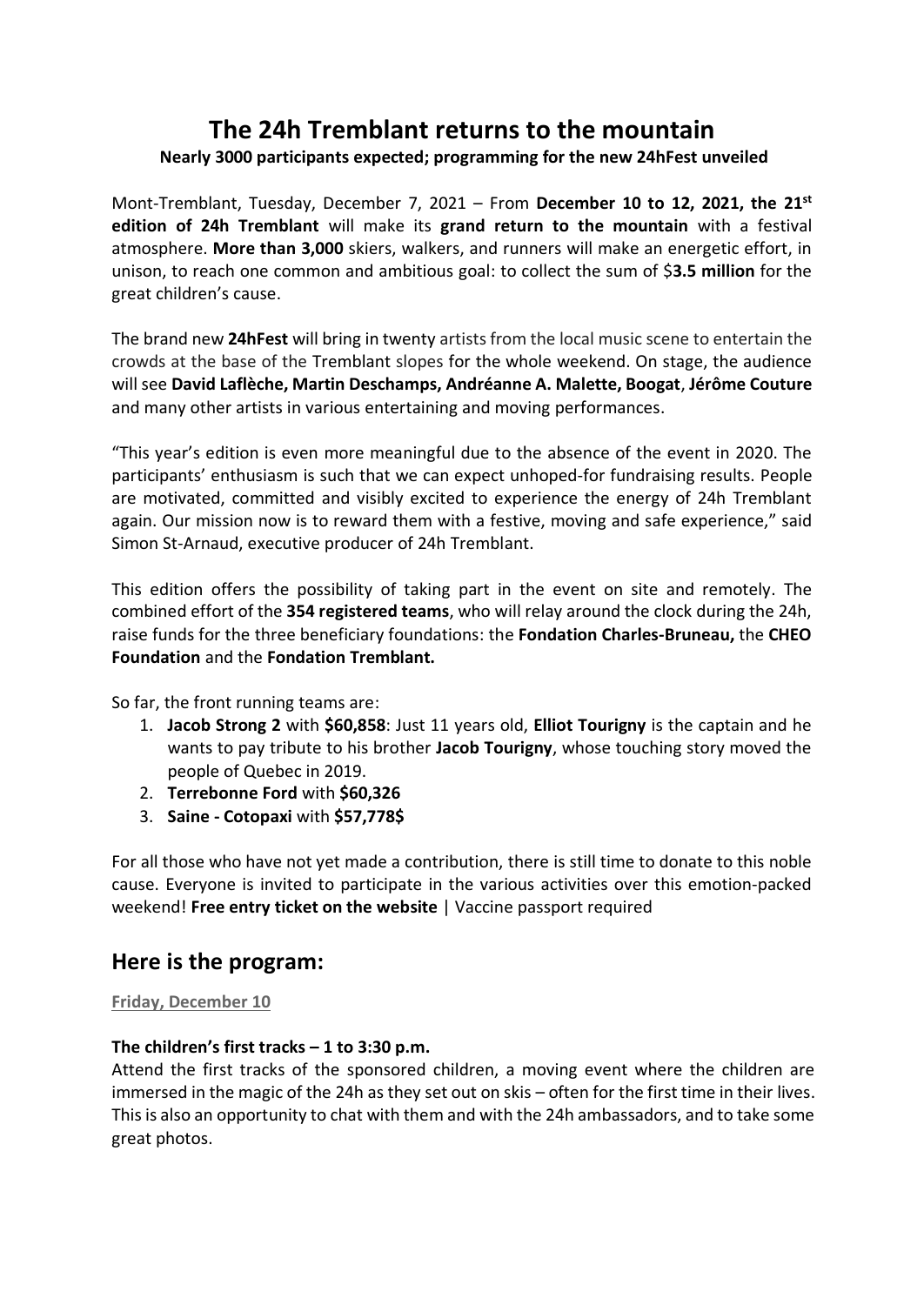#### **Night skiing – 7 to 10 p.m.**

# **A first this year!**

Participants will be able to take a first look at the 24h official run, in the company of ambassadors and partners from all disciplines. Enjoy this opportunity and come out to kick off the 24h in a festive atmosphere.

## **BORÉALE polar night – 7 p.m. to midnight**

## **Outdoor event at the foot of the slopes – On the ROGERS stage**

Sharpen your skis and dress warmly, because Boréale has prepared a colourful evening for you to launch the weekend! On the menu: polar bars with Boréale beer, music performances, entertainment, night skiing and more!

Musical atmosphere with **DJ Philippe Fehmiu from 7:30 p.m.** followed at **8:30 p.m.** by **Lady Beats - Mélissa Lavergne & DJ Abeille, and Zuruba. At 11:30 p.m., dance to the rhythms of Mitch Oliver**, who will close the evening with a *DJ set*.

# **LIVE benefit concert with David Laflèche – 8:30 p.m.**

David Laflèche will be performing an intimate acoustic show as a solo artist at the Chalet des voyageurs. You will hear a premiere performance of the songs on his first album *Everyday son*. *Ticket required – \$50*

#### **Saturday, December 11**

#### **Family zone – Place Saint-Bernard**

#### **Saturday: 9 a.m. to 4:30 p.m. and Sunday: 9 a.m. to 12 noon**

Entertainment for the whole family, including DIY workshops, games and photos! Fun for all. Learn more about the three beneficiary foundations when you visit their stands.

# **Official Start of the 24h Tremblant 11:15 a.m. to 12 noon**

# **At the foot of the slopes – On the ROGERS stage**

- **11:15 a.m**. – **Official presentation of the beneficiary foundations and the sponsored children**

One of the most emotion-charged moments where the children, the heroes of the 24h, are introduced to everyone. Each one of them is the face of the cause and over the whole weekend, they will be the motivation of all the participants who have taken up the challenge.

12 noon – Official starts: ski, run, hybrid and walk

#### **3 p.m. – Match of the Stars**

#### **Family zone (Place Saint-Bernard)**

Street hockey match. The teams will be composed of the children and well-known personalities.

**Music program - 24hFest** 

**At the foot of the slopes - ROGERS stage**

**4 p.m. to 8 p.m. - 24h "après-ski" concert with Rémi Chassé** 

**8 p.m. – Great tribute concert for the children of the 24h**

**Andréanne A. Malette, Vice du Nord, Rémi Chassé, Boogat, Jérôme Couture, David Laflèche, Marie-Élaine Thibert, Martin Deschamps, Les Cowboys Fringants and Mathieu Lafontaine** invite you to this unique concert that will take you through a whole range of emotions.